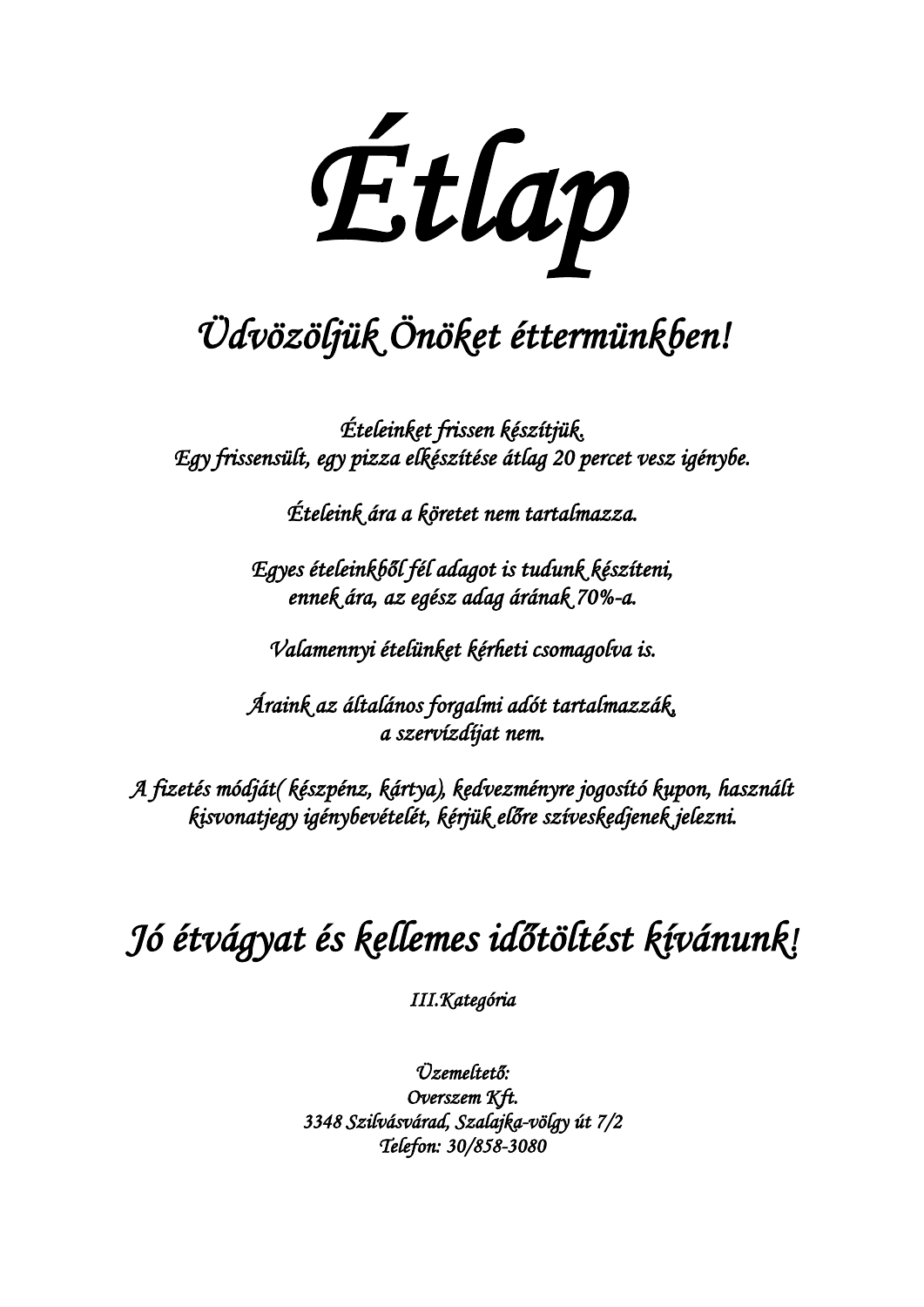# *Levesek*

#### *Soups/Suppen*

| <u>Húsleves főtt hússal, zöldségekkel, csigatésztával </u>           | 1290 Ft |
|----------------------------------------------------------------------|---------|
| Broth with cooked meat, vegetables and small noodles                 |         |
| Fleischbrühe mit Kochfleischwürfeln, Gemüse und kleinen Spiralnudeln |         |
| <u>Tejfölös vadmalacleves</u>                                        | 1690 Ft |
| Young boar soup with sour cream                                      |         |
| Suppe vom jungen Wildschwein mit sauer Sahne                         |         |
| Babgulyás                                                            | 1590 Ft |
| Hungarian bean goulash made of colourful beans and meat              |         |
| Ungarische Bohnensuppe von bunten Bohnen mit Fleischeinlage          |         |
| <u>Fokhagymakrémleves, pirított zsemlekockával, sajttal </u>         | 1190 Ft |
| Garlic soup, with crouton, cheese                                    |         |
| Knoblauchsuppe, mit Croutons, Käse                                   |         |
| <u>Hideg gyümölcsleves tejszínhabbal</u>                             | 1190 Ft |
| Cold fruit soup with whipped cream                                   |         |
| Kalte Fruchtsuppe mit Schlagsahne                                    |         |
| <u>Bazsalikomos paradicsom krémleves, zsemlekockával </u>            | 1190 Ft |
| Basil tomato bisque, with crouton                                    |         |
| Basilikum-Tomaten-bisque, mit Croutons                               |         |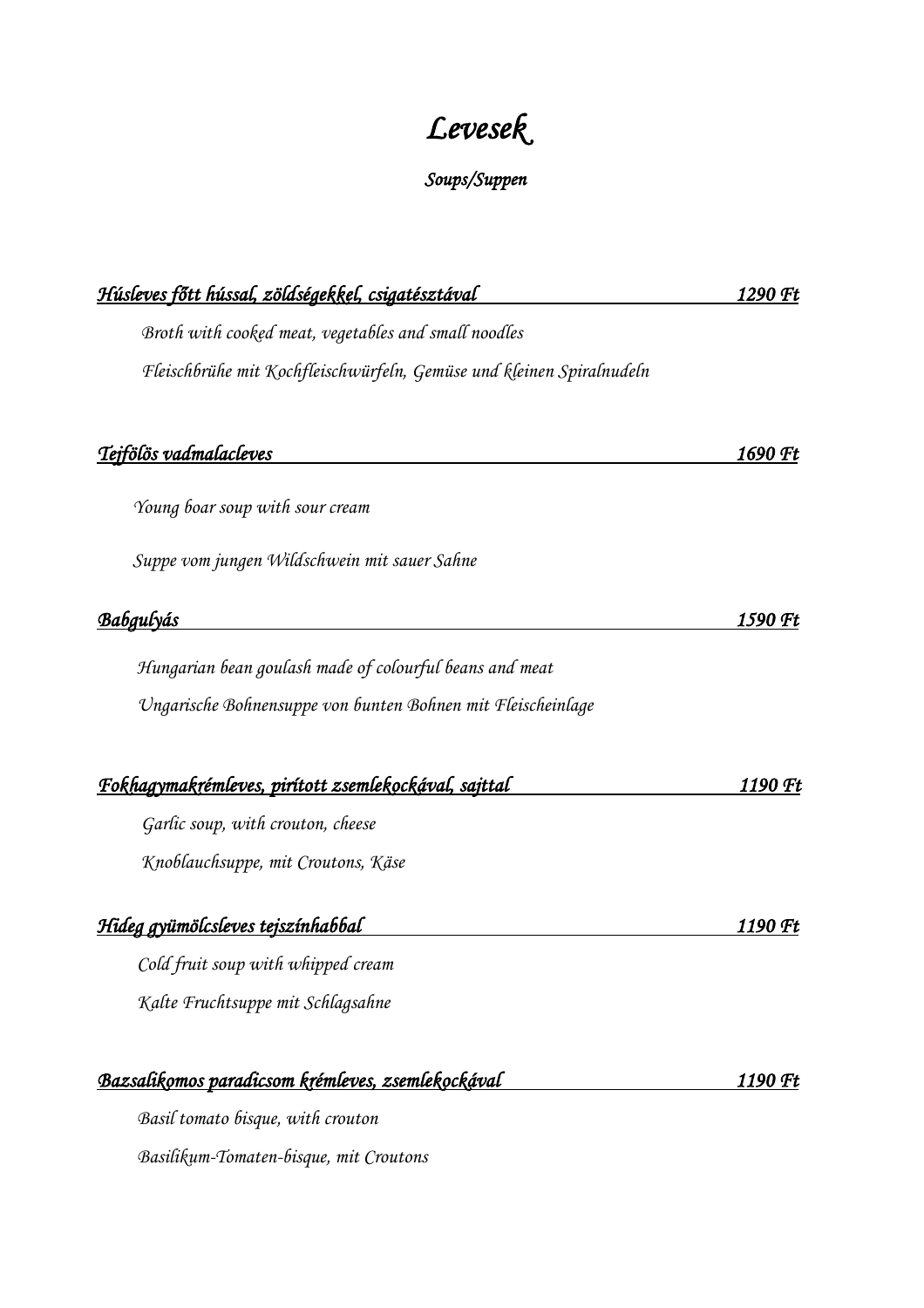## *Húsmentes ételek*

#### *Vegeterian dishes/ Vegetarische Gerichte*

| Rántott camembert áfonyalekvárral, sült almával                      | 2590 Ft |
|----------------------------------------------------------------------|---------|
| Breaded and fried Camembert with cranberry sauce and flambéed apples |         |
| Gebackener Camembert mit Heidelbeerkonfitüre und flambierten Äpfeln  |         |
| <u>Trappista sajt rántva, tartármártással</u>                        | 2490 Ft |
| Breaded and fried Trappist cheese with reserve tartar sauce          |         |
| Panierter, gebackener Trappistenkäse mit Tartare Sauce               |         |
| <u>Gombafejek rántva, tartármártással</u>                            | 2190 Ft |
| Breaded and fried mushroom caps with tartar sauce                    |         |
| Gebackene Pilzhüte mit Tartare Sauce                                 |         |
| Hagymakarika rántva, tartármártással (10db)                          | 1690 Ft |
| Onion rings with tartar sauce                                        |         |
| Zwiebelringe mit Tartare Sauce                                       |         |

## *Tészták*

#### *Pastas/Nudelgerichte u.ä.*

| <u>Házi juhtúrós sztrapacska, pirított szalonnával</u> | 2190 Ft |
|--------------------------------------------------------|---------|
| Potato noodles with ewe-cottage cheese and fried bacon |         |
| Strapatchka mit Schafskäse und gebratenem Speck        |         |
| Spagetti Bolognai (húsos, paradicsomos ragu, sajt)     | 2090 Ft |
| Spagetti Bolognese (meat and tomato sauce with cheese) |         |
| Spagetti Bolognese                                     |         |
| <u>Spagetti tejszínes gombaraguval</u>                 | 2090 Ft |
| Spaghetti with mushrooms in Sour cream                 |         |
| Spaghetti mit Pilzen in Sahnesauce                     |         |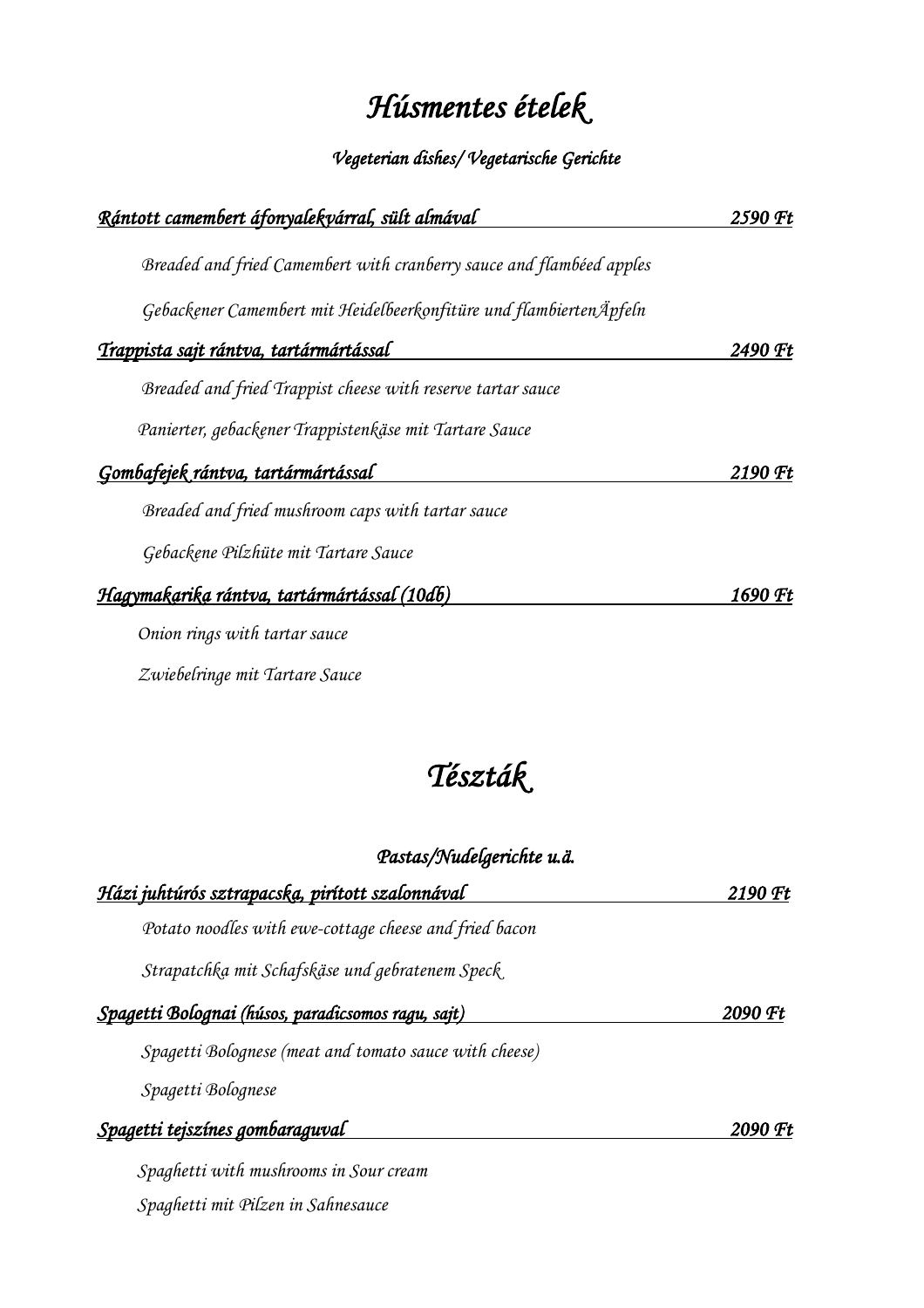## *Gyerekmenük*

#### *For children/Für die Kids*

#### *Dinoszaurusz szelet, burgonyaráccsal 1990 Ft*

*Mogyorókrémes palacsinta* 

*"Dinosaur chop" with fried potato. Pancake with peanut cream "Dinosaurier-Schnitzel" mit Kartoffeln,Pfannkuchen mit Erdnusscreme*

### *Iglo kapitány halrudacskái, párolt rizzsel 1990 Ft Mogyorókrémes palacsinta*

*Captain Iglo's fish fingers with rice. Pancake with peanut cream Kapitän Iglo Fischstäbchen mit Reis,Pfannkuchen mit Erdnusscreme*

#### *Manó menü :*

*Húsleves csigatésztával (fél adag) 1990 Ft* 

#### *Bolognai spagetti (fél adag)*

 *Meat soup with small spiral noodles. Spagetti Bolognese (half portion) Fleischbrühe mit kleinen Spiralnudeln, Spagetti Bolognese (1/2 Portion)*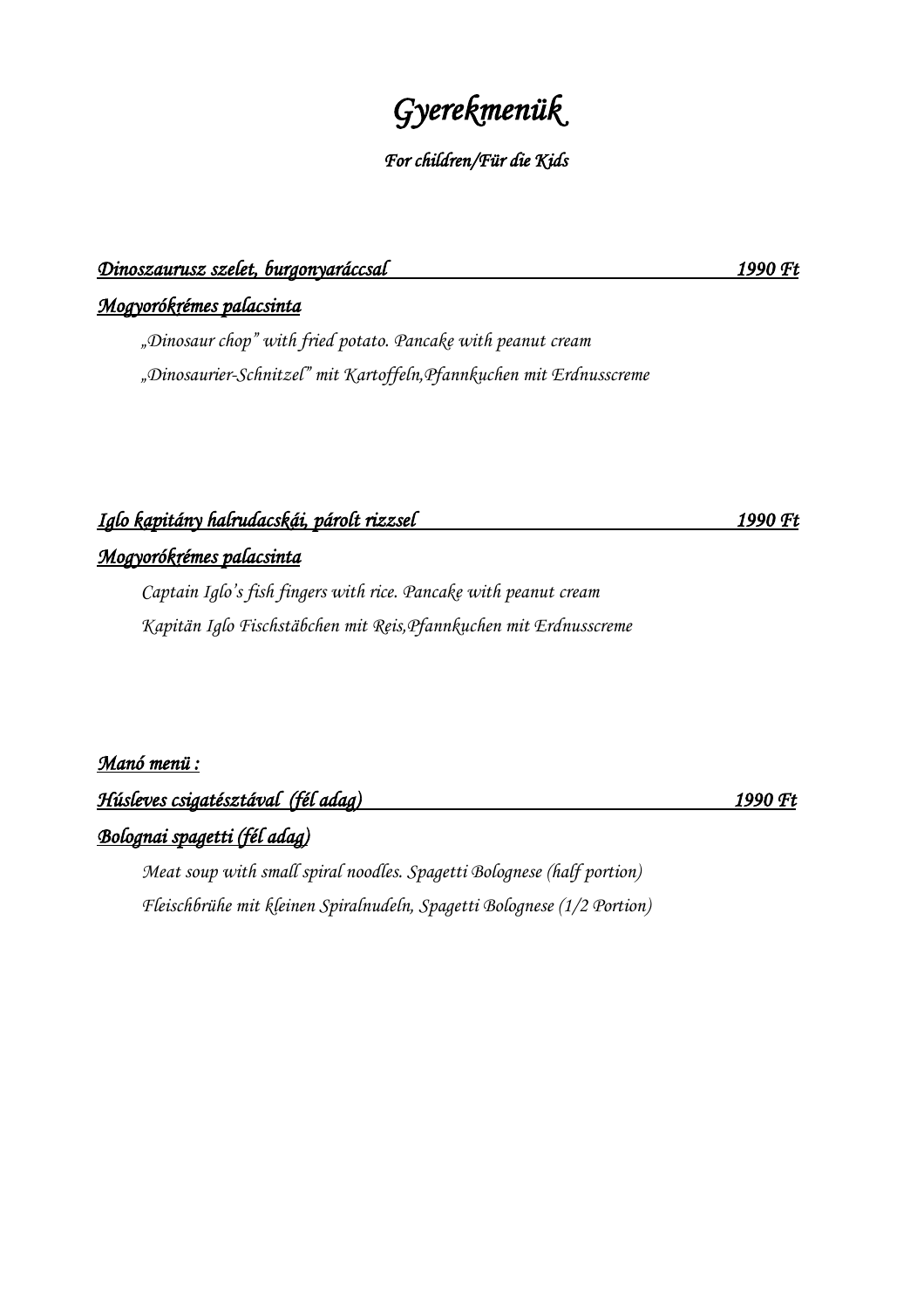# *Halételek, Vadételek*

#### *Fish dishes, Wild specialities/Fischgerichte, Wildspezialitäten*

| <u> Egészben sült pisztráng (30 - 35 dkg)</u>                   | 3690 Ft |
|-----------------------------------------------------------------|---------|
| Trout baked in all                                              |         |
| Gebratene, ganze Forelle (300-350 g)                            |         |
|                                                                 |         |
| <u>Fokhagymás pisztráng</u>                                     | 3790 Ft |
| Trout with garlic                                               |         |
| Forelle mit Knoblauch                                           |         |
|                                                                 |         |
| <u>Sült pisztráng tejszínes erdei gombamártással </u>           | 3990 Ft |
| Baked trout with wild mushroom and cream sauce                  |         |
| Gebratene Forelle mit Waldpilz-Sahnesauce                       |         |
|                                                                 |         |
| <u>Kemencés pisztráng (juhtúró, bacon, paradicsom, sajt)</u>    | 4190 Ft |
| Oven-baked trout (ewe cheese, bacon, tomato, cheese)            |         |
| Forelle ausdem Backofen mit Schafskäse, Speck, Tomaten und Käse |         |
|                                                                 |         |
| <u>Vörösboros vaddisznópörkölt</u>                              | 3490 Ft |
| Boar stew with Red wine                                         |         |
| Wildschweingulasch mit Rotwein                                  |         |
| Szarvasszelet, áfonya lekvárral                                 | 3890 Ft |

*Venison steak with cranberry sauce Hirschsteak mit Heidelbeerkonfitüre*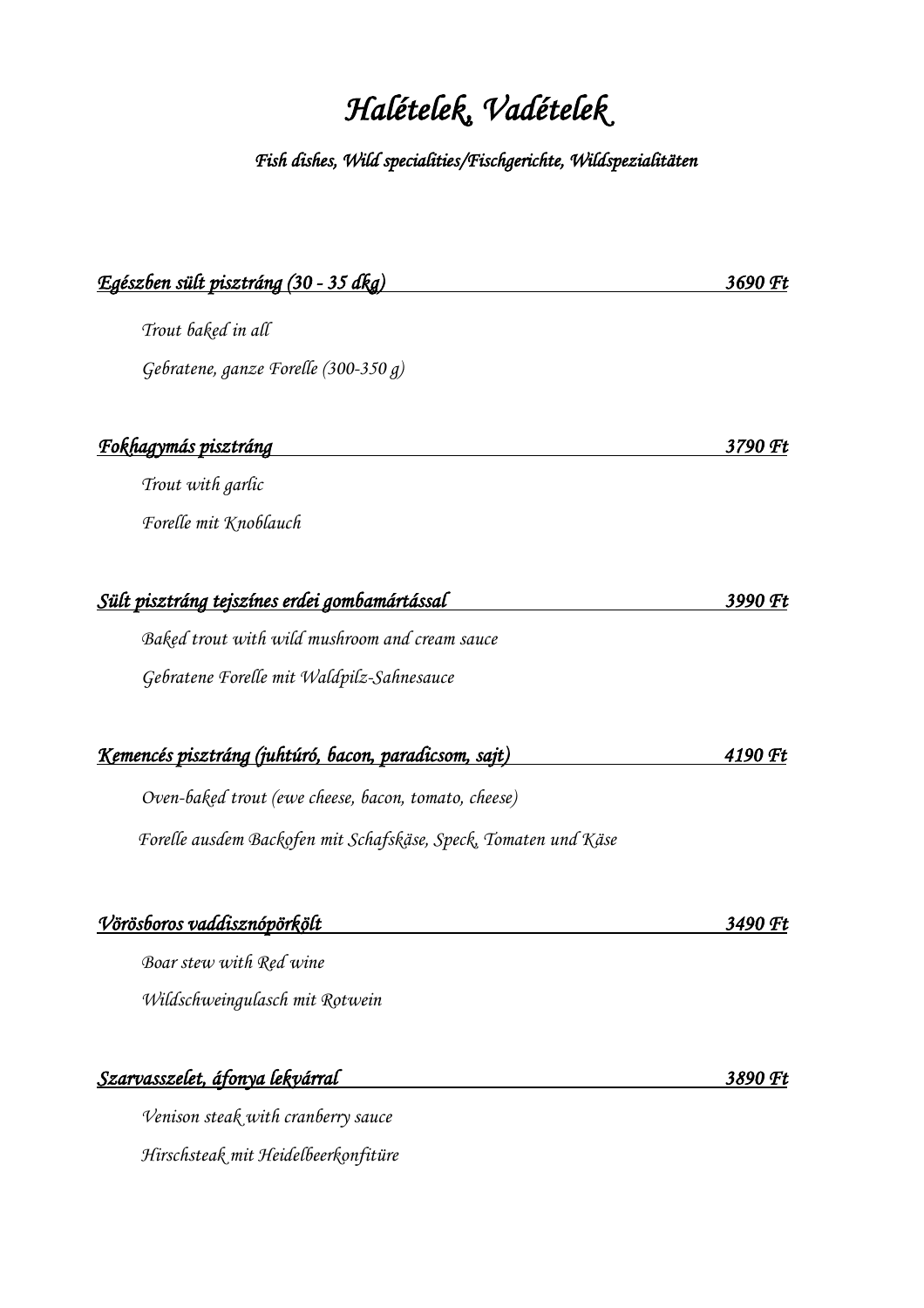# *Főételek*

### *Main courses/Hauptgerichte*

| <u>Ananászos csirkemell (roston csirkemell, ananász, füstölt sajt)</u>                                                                                 | 2790 Ft |
|--------------------------------------------------------------------------------------------------------------------------------------------------------|---------|
| Chicken breast with pineapple and smoked cheese                                                                                                        |         |
| Hähnchenbrust mit Ananas und Räucherkäse                                                                                                               |         |
| <u>Kemencés csirkemell (roston csirkemell, juhtúró, paradicsom, bacon, sajt)</u>                                                                       | 3090 Ft |
| Oven baked chicken breast (ewe cheese, tomato, bacon cheese)<br>Hänhnchenbrust aus dem Backofen mit Schafskäse, Speck, Tomaten und Käse                |         |
| <u> Roston csirkemell ,ropogós salátával, ezersziget öntettel </u>                                                                                     | 2690 Ft |
| Grilled chicken breast with crispy salad with thousand island dressing<br>Gegrillte Hänhchenbrust mit knackigem Salat und mit thousand island dressing |         |
| Cordon bleu (sajttal, sonkával töltött sertésszelet, rántva)                                                                                           | 3090 Ft |
| Cordon Bleu (Pork chop stuffed with cheese and ham)                                                                                                    |         |
| Cordon Bleu (Schweineschnitzel gefüllt mit Käse und Schinken)                                                                                          |         |
| <u>Aszalt szilvával töltött csirkemell, rántva</u>                                                                                                     | 3090 Ft |
| Breaded and fried chicken breast filled with stewed prunes                                                                                             |         |
| Ausgebackene Hähnchenbrust gefüllt mit Prünelle                                                                                                        |         |
| <u> Rántott szelet (csirke vagy sertés)</u>                                                                                                            | 2490 Ft |
| Breaded and Fried chops (pork or chicken breast)                                                                                                       |         |
| Schweine- oder Hähnchenbrustschnitzel                                                                                                                  |         |
| Brassói aprópecsenye                                                                                                                                   | 2990 Ft |
| Brassó style fried pork bits with potatoes                                                                                                             |         |
| Brassóer Schweinsragout mit Kartoffeln                                                                                                                 |         |
| Sertéspörkölt                                                                                                                                          | 2990 Ft |
| Pork Stew                                                                                                                                              |         |

*Schweine Ragout*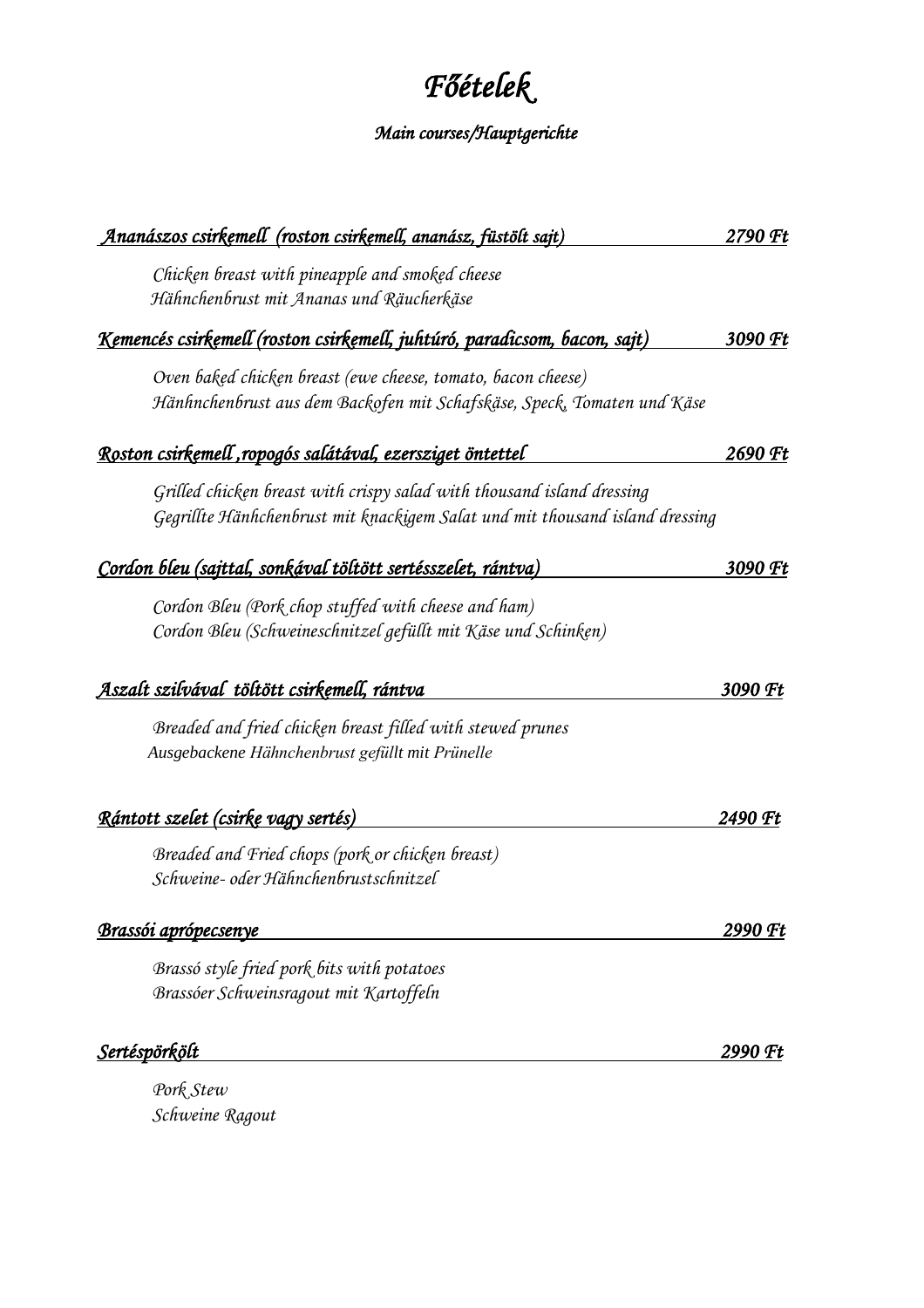*Knusprig gebratene Schweinshaxe mit gedünstetem Kraut*

## *Sertéskaraj rántva, kolbásszal, hagymával, csemegeuborkával, sajttal töltve 3090 Ft*

*Breaded and fried pork chop stuffed with sausage, onions and cheese Paniertes Schweinskotelett gefüllt mit Räucherwurst, Zwiebeln und Käse*

#### *Kárpáti borzaska (sertésszelet burgonyás bundában, fokhagymás tejföl, sajt) 3090 Ft*

*Pork chop in potato batter with garlic and sour cream sauce and cheese Schweineschnitzel in Kartoffelmasse gebraten, mit Knoblauch-Sauerrahmsauceund Käse*

### *2 személyes tálak*

#### *Meals for 2 / Für 2 Personen*

*(Cordon bleu, roston csirke 2sz., rántott sajt 2sz., rántott gomba, tartármártás,) Cordon bleu, grilled chicken, fried cheese, fried mushrooms, tartar sauce Cordon Bleu, gegrilltes Hähnchen, panierter, ausgebackener Käse, Pilzhüte, tartar sauce*

*Szalajka tál 7990 Ft* 

*(Kárpáti borzaska 2sz., rántott csirkemell 2sz., rántott sajt 2sz., rántott hagymakarikák, tartármártás)* 

 *Pork chop in potato batter with garlic and sour cream sauce and cheese, fried onion rings, fried cheese, fried chicken breast, tartar sauce Schweineschnitzel in Kartoffelmasse gebraten, mit Knoblauch-Sauerrahmsauceund Käse, Panierte, ausgebackene Zwiebelringe, panierter, ausgebackener Käse, panierte, ausgebackene Hähnchenbrust, tartar sauce*

*Bakter tál 7890 Ft*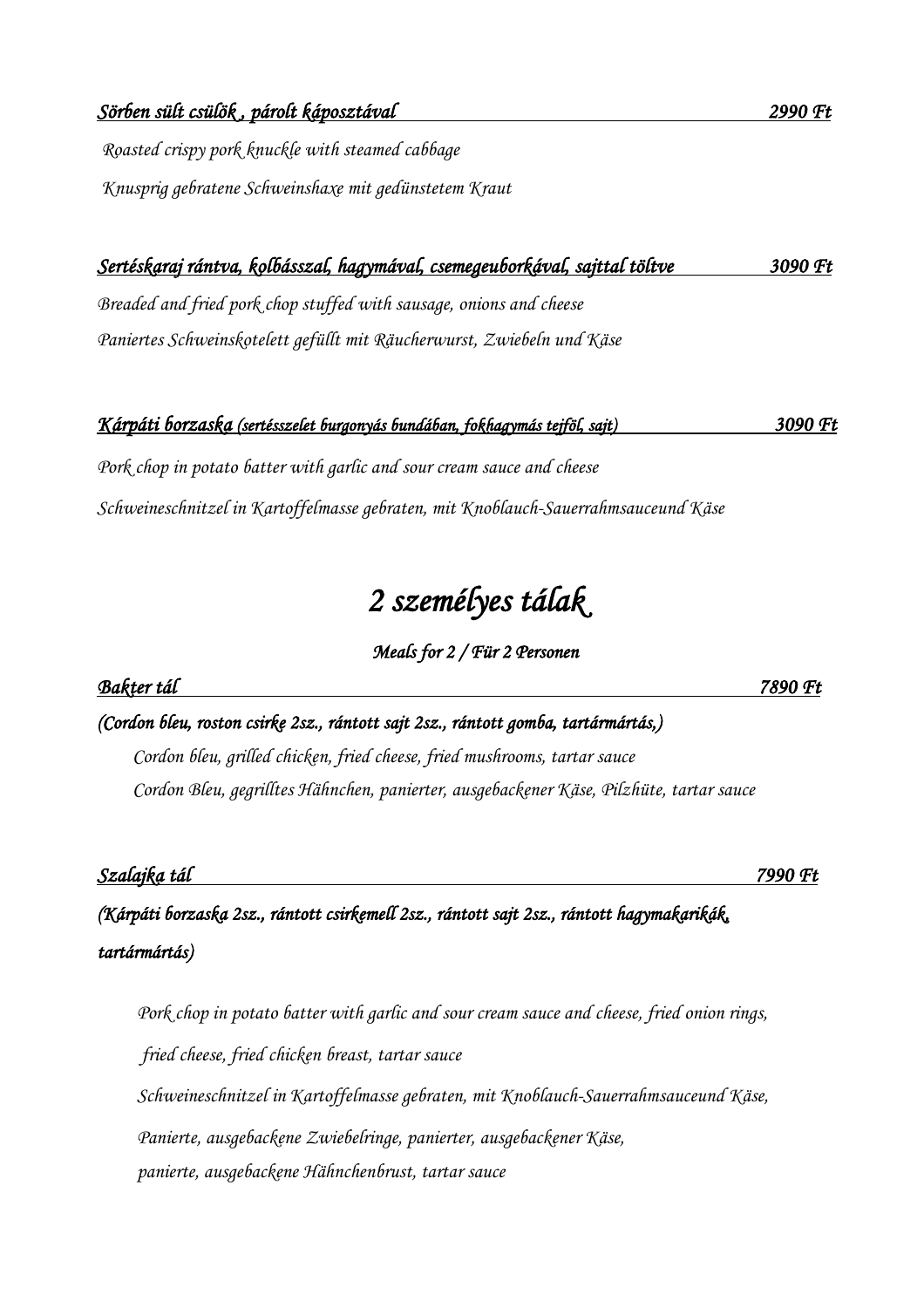# *Köretek*

*Garnishes/Side dishes/Garnierung/Beilagen* 

| Párolt rizs                        | 750 Ft |
|------------------------------------|--------|
| Steamed rice                       |        |
| Gedünsteter Reis                   |        |
|                                    |        |
| <u>Hasábburgonya</u>               | 750 Ft |
| French fries                       |        |
| Pommes frites                      |        |
| Steakburgonya                      | 750 Ft |
| Steak potato                       |        |
| Steakkartoffeln                    |        |
| Petrezselymes burgonya             | 750 Ft |
| Potatoes with parsley              |        |
| Petersilienkartoffeln              |        |
| <u>Házi Galuska</u>                | 750 Ft |
| Galuska(hungarian dumplings)       |        |
| Galuska(Nudeln)                    |        |
| <u>Párolt vegyes zöldségköret</u>  | 750 Ft |
| Steamed mixed vegetables           |        |
| Gedünsteter GemischteGemüsebeilage |        |
| Burgonyakrokett                    | 750 Ft |
| Croquette potatoes                 |        |

 *Kartoffel krokett*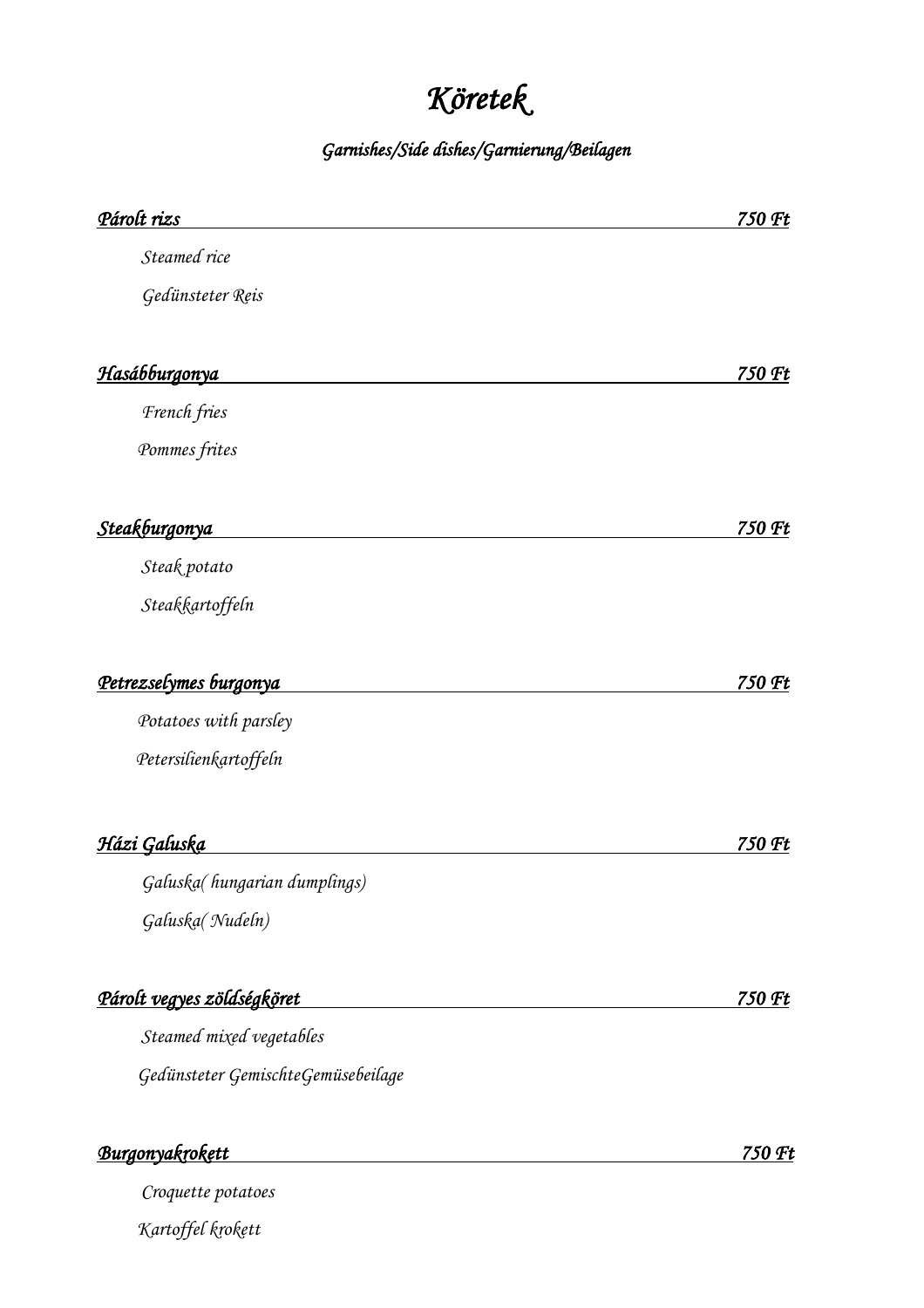# *Saláták*

*Salads/Salate* 

| <u>Csemegeuborka</u>                                                                      | 890 Ft  |
|-------------------------------------------------------------------------------------------|---------|
| Gherkin                                                                                   |         |
| Eingelegte Gurken                                                                         |         |
| Házi vegyesvágott                                                                         | 890 Ft  |
| Homemade mixed coleslaw                                                                   |         |
| Hausmacher gemischter Krautsalat                                                          |         |
| <u>Alma Paprika</u>                                                                       | 890 Ft  |
| Hungarian Apple Pepper                                                                    |         |
| Apfelpaprika                                                                              |         |
| <u> Uborkasaláta</u>                                                                      | 950 Ft  |
| Cucumber salad                                                                            |         |
| Gurkensalat                                                                               |         |
| Chefsaláta                                                                                | 1390 Ft |
| (paradicsom, paprika, jégsaláta, lilahagyma, uborka, ezersziget öntettel)                 |         |
| Chef's salad(tomato, paprika, lettuce, red onion, cucumber, thousand island dressing)     |         |
| Chef-Salat (Tomaten, Paprika, Gurken, Kopfsalat, rote Zwiebeln, Thousand Island dressing) |         |
| <u>Görög saláta</u>                                                                       | 1590 Ft |
| (uborka, paradicsom, paprika, hagyma, juhsajt, olivabogyó, oregano)                       |         |
| Greek Salad (cucumber, tomato, paprika, onion, ewe cheese, olives, oregano)               |         |

*Griechischer Salat (Gurken, Tomaten, Paprika, Zwiebel, Schafskäse, Oliven, Oregano)*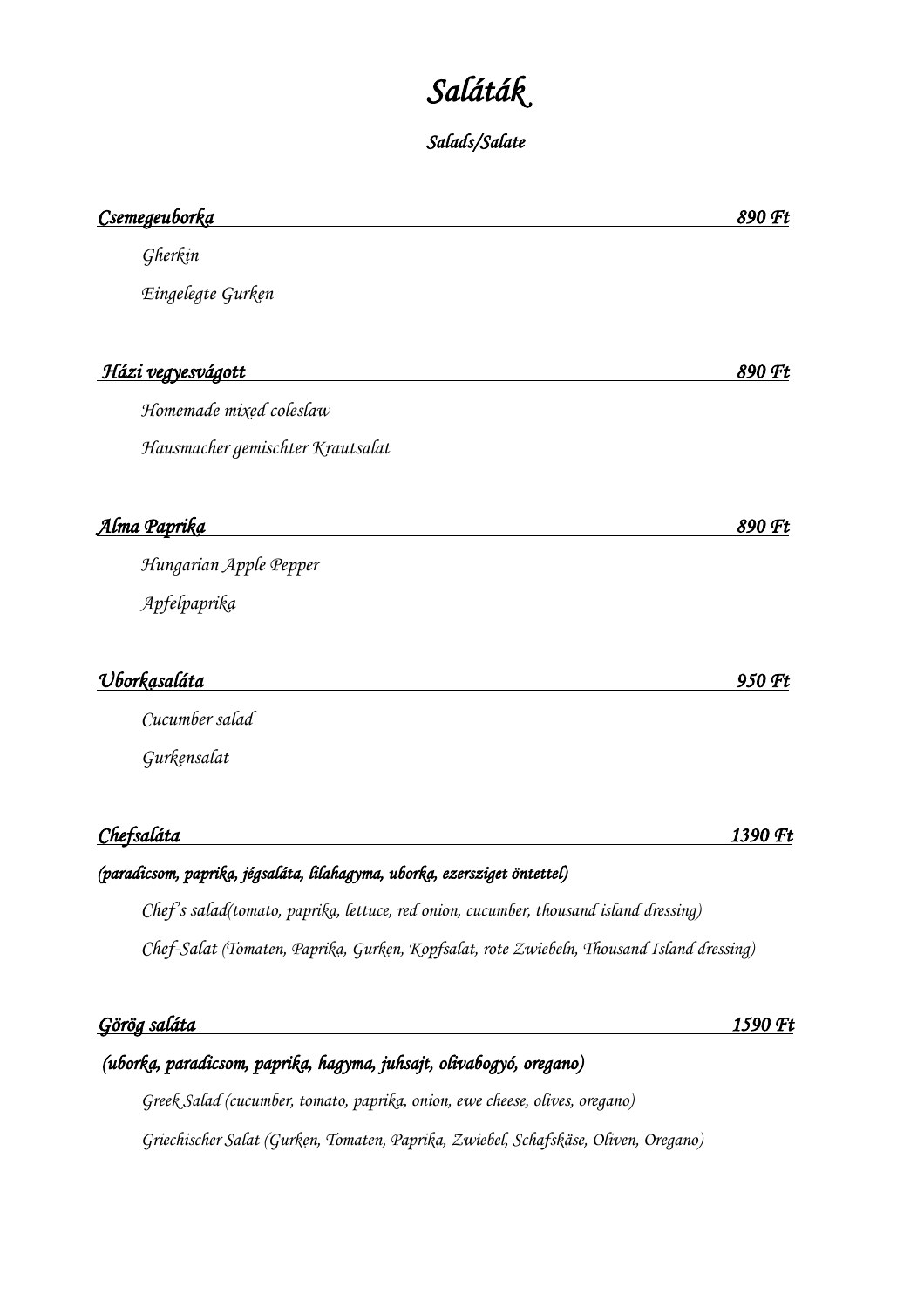### *Desszertek*

#### *Desserts/Desserts*

#### *Palacsinta, kívánság szerint (2db) 990 Ft*

*(kakaós, ízes, fahéjas, túrós, mogyorókrémes)*

*Pancakes as you wish (cocoa, jam, cinnamon, cottage cheese, peanut cream) 2 Pfannkuchen/Eierkuchen mit Füllung nach Wunsch (Kakao, Marmelade, Zimt, Quark/Topfen, Erdnusscreme)*

#### *Túrós gombóc fahéjas morzsában, szamócamártással 1190 Ft*

*Cottage cheese dumplings in cinnamon flavoured breadcrumb with wild strawberry sauce Topfen-/Quarkknödel mit Zimtbröseln und Erdbeersauce*

*Gesztenyepüré 1090 Ft* 

 *Chestnut puree with whipped cream Maronipüree mit Schlagsahne*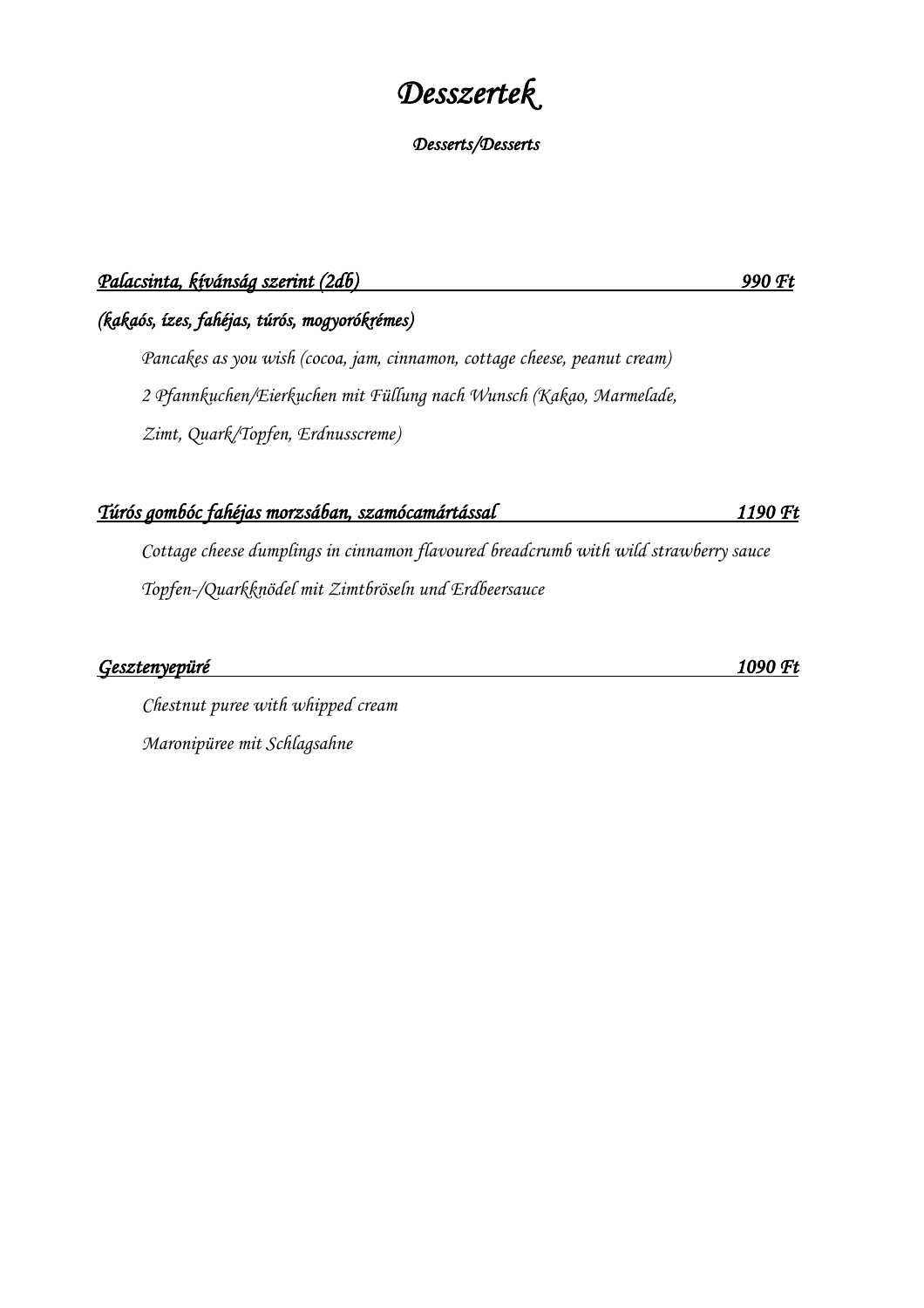# *Pizzák*

*Pizza (32 cm)* 

| Bükki Rózsa                                                                       | 1590 Ft |
|-----------------------------------------------------------------------------------|---------|
| Fokhagyma, sajt                                                                   |         |
| Garlic, cheese                                                                    |         |
| Knoblauch, Käse                                                                   |         |
| Szalajka                                                                          | 2990 Ft |
| füstölt pisztrángfilé, fokhagymás-tejfölös alap, csemegeuborka, lila hagyma, sajt |         |
| Dill and sour cream sauce, smoked trout, gherkin, red onion, cheese               |         |
| Dill-Sauerrahmsauce, geräucherter Forelle, eingelegte Gurken, rote Zwiebeln, Käse |         |
| Kárpátok őre                                                                      | 2190 Ft |
| paradicsomszósz, sonka, kukorica, tükörtojás, sajt                                |         |
| Tomato sauce, ham, corn, fried egg, cheese                                        |         |
| Tomatensauce, Schinken, Mais, Spiegelei, Käse                                     |         |
| <u>Pagony</u>                                                                     | 2190 Ft |
| paradicsomszósz, ananász, sonka, sajt                                             |         |
| Tomato sauce, pineapple, ham, cheese                                              |         |
| Tomatensauce, Ananas, Schinken, Käse                                              |         |
| Fátyol                                                                            | 2190 Ft |
| paradicsomszósz, sonka, gomba, sajt                                               |         |
| Tomato sauce, ham, mushroom, cheese                                               |         |
| Tomatensauce, Schinken, Pilze, Käse                                               |         |
| Tar-kő                                                                            | 2190 Ft |
| paradicsomszósz, sonką, szalámi, sajt                                             |         |
| Tomato sauce, ham, salami, cheese                                                 |         |

*Tomatensauce, Schinken, Salami, Käse*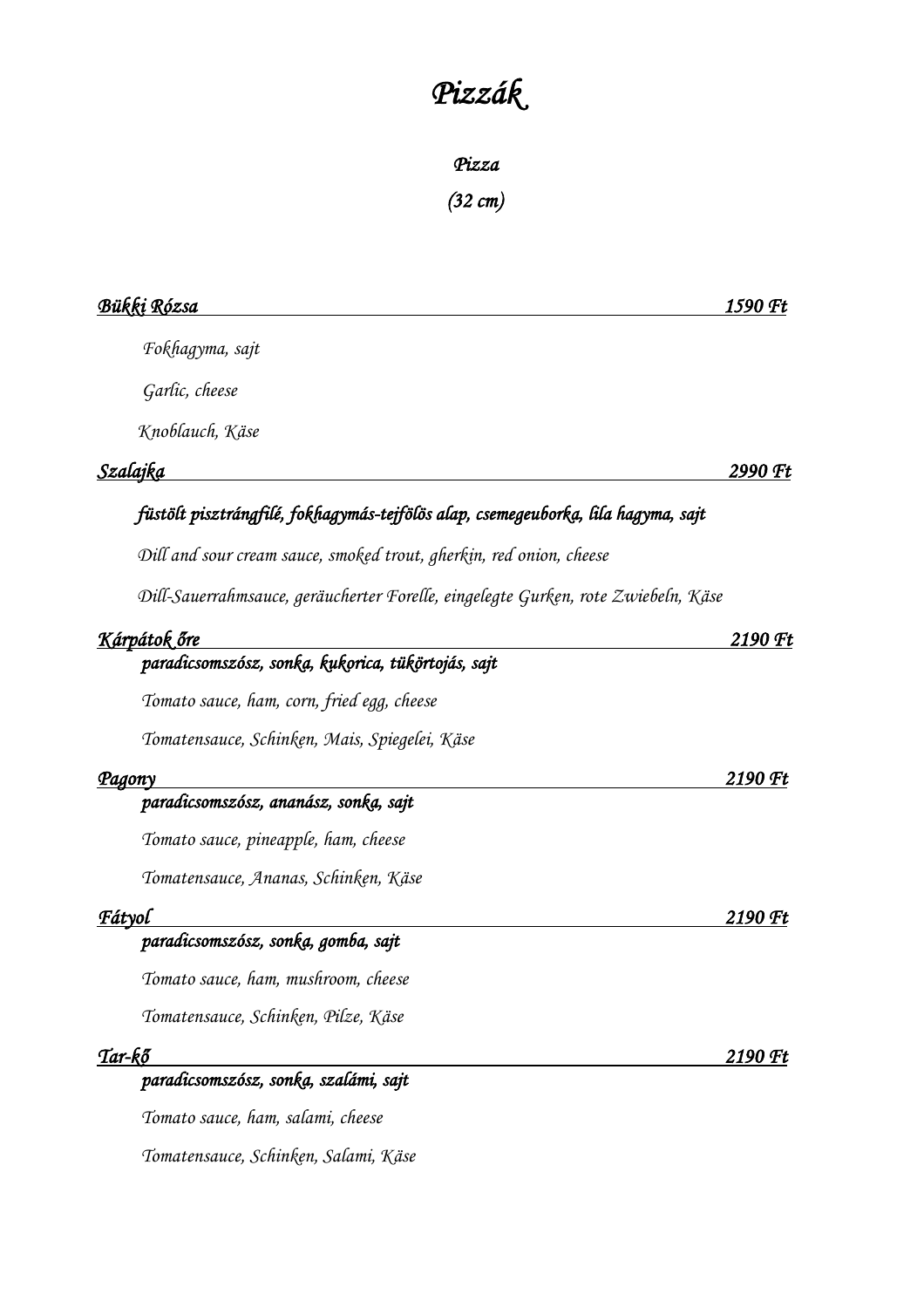| 2190 Ft |
|---------|
|         |
|         |
|         |
|         |

#### *Három-kő 2190 Ft*

#### *paradicsomszósz, szalámi, sajt*

*Tomato sauce, salami, cheese*

*Tomatensauce, Salami, Käse*

#### *Gloriett 2490 Ft*

#### *fokhagymás-tejfölös szósz, sonka, bacon, vörös bab, kukorica, sajt*

*Garlic and sour cream sauce, ham, bacon, kidney bean, corn, cheese*

*Knoblauch-Sauerrahmsauce, Schinken, Bacon, Kidney Bohnen, Mais, Käse*

#### *Őr-kő 2490 Ft*

#### *paradicsomszósz, kolbász, pepperoni, bacon, hagyma, tojás, sajt*

*Tomato sauce, sausage, pepperoni, bacon, onion, egg, cheese*

*Tomatensauce,Räucherwurst, Pepperoni, Bacon, Zwiebeln, Ei, Käse*

| Szénégető | 2400.<br>Œ1<br>. |
|-----------|------------------|
|           |                  |

#### *fokhagymás-tejfölös szósz, sonka, gomba, kukorica, tojás, sajt*

*Garlic and sour cream sauce, ham, mushroom, corn, egg, cheese*

*Knoblauch-Sauerrahmsauce, Schinken, Pilze, Mais, Ei, Käse*

#### *Vadász 2490 Ft*

#### *chilis paradicsomszósz, csirkemell, kukorica, sajt, fokhagymás tejföllel meglocsolva*

*Tomato sauce with chili, chicken breast, corn, cheese, garlic and sour cream sauce*

*Tomatensauce mit Chili, Hühnerbrust, Mais, Käse, Knoblauch-Sauerrahmsauce*

*Pes-kő 2490 Ft* 

### *paradicsomszósz, sonka, gomba, olíva, lilahagyma, sajt Tomato sauce, ham, mushroom, olives, red onion, cheese Tomaensauce, Schinken, Pilze, Oliven, Zwiebeln, Käse*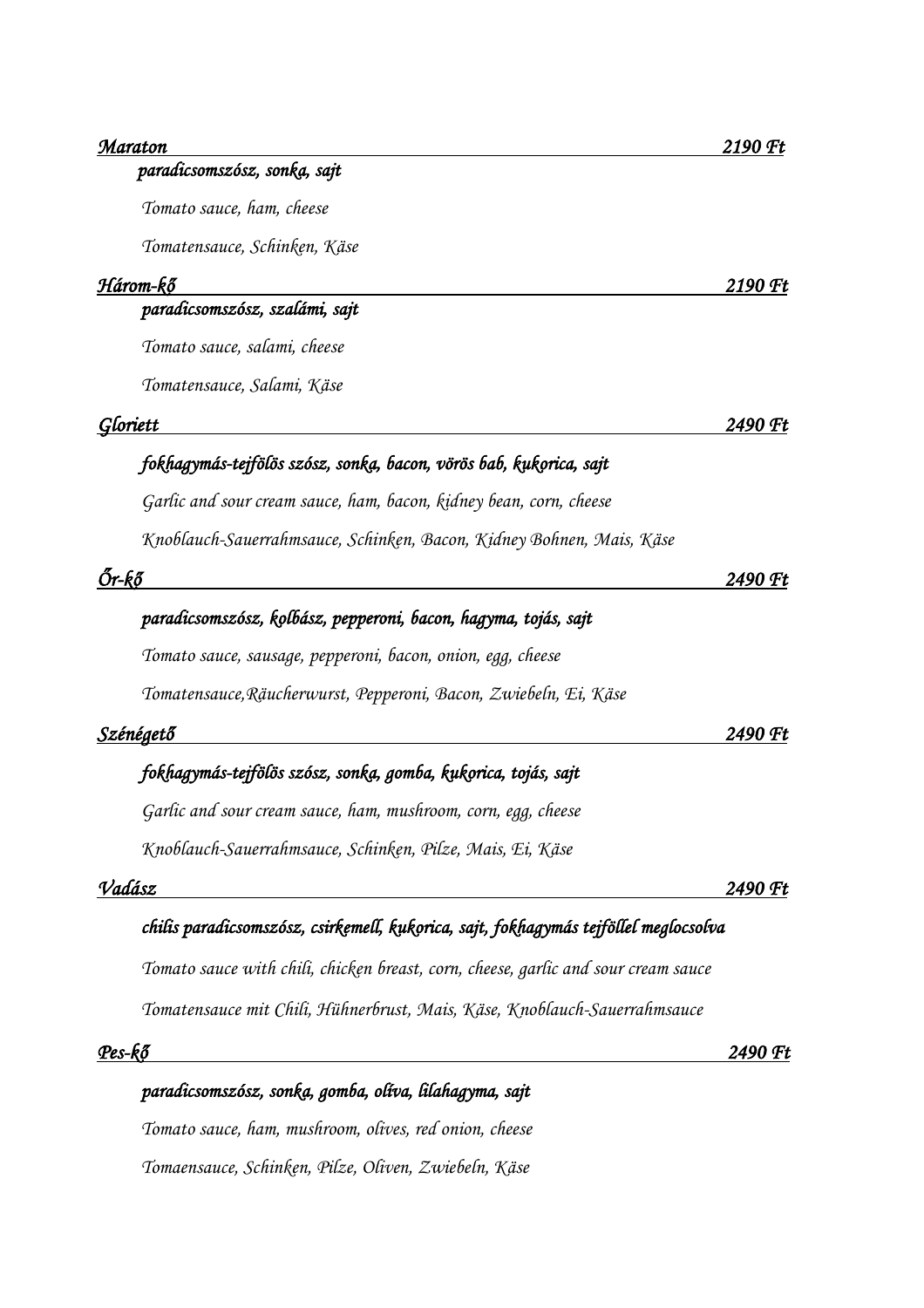#### *paradicsomszósz, gomba, kukorica, brokkoli, sajt*

*Tomato sauce, mushroom, corn, broccoli, cheese Tomatensauce, Pilze, Mais, Brokkoli, Käse*

#### *Kalapat 2390 Ft*

#### *fokhagymás-tejfölös alap, csirkemell, ananász, füstölt sajt, sajt*

*Garlic and sour cream sauce, chicken breast, pineapple, smoked and regular cheese Knoblauch-Sauerrahmsauce, Hühnerbrust, Ananas, Räucherkäse, Käse*

#### *Horotna 2390 Ft*

#### *paradicsomos alap, csirkemell, juhtúró, gomba, paprika, sajt*

*Tomato sauce, chicken breast, ewe cheese, mushroom, green pepper,cheese Tomatensauce, Hühnerbrust, Schafskäse, Pilze, Paprika, Käse*

#### *Szilaj 2390 Ft*

#### *extra csípős paradicsomos alap, sonka, szalámi, pepperoni, hagyma, sajt*

*Extra hot tomato sauce, ham, salami, pepperoni, onion, cheese*

*extra scharfe Tomatensauce, Schinken, Salami, Pepperoni, Zwiebeln, Käse*

#### *Erdőkerülő 2490 Ft*

#### *paradicsomszósz, sonka, gomba, szalámi, hagyma, pepperoni, tojás,fokhagyma, sajt*

*Tomato sauce, ham, mushroom, salami, onion, pepperoni, egg, garlic, cheese*

*Tomatensauce, Schinken, Pilze, Salami, Zwiebeln, Pepperoni, Ei, Knoblauch,Käse*

#### *Masiniszta 2390 Ft*

#### *paradicsomszósz, bacon, sonka, szalámi, sajt*

*Tomato sauce, bacon, ham, salami, cheese Tomatensauce, Bacon, Räucherschinken, Salami, Käse*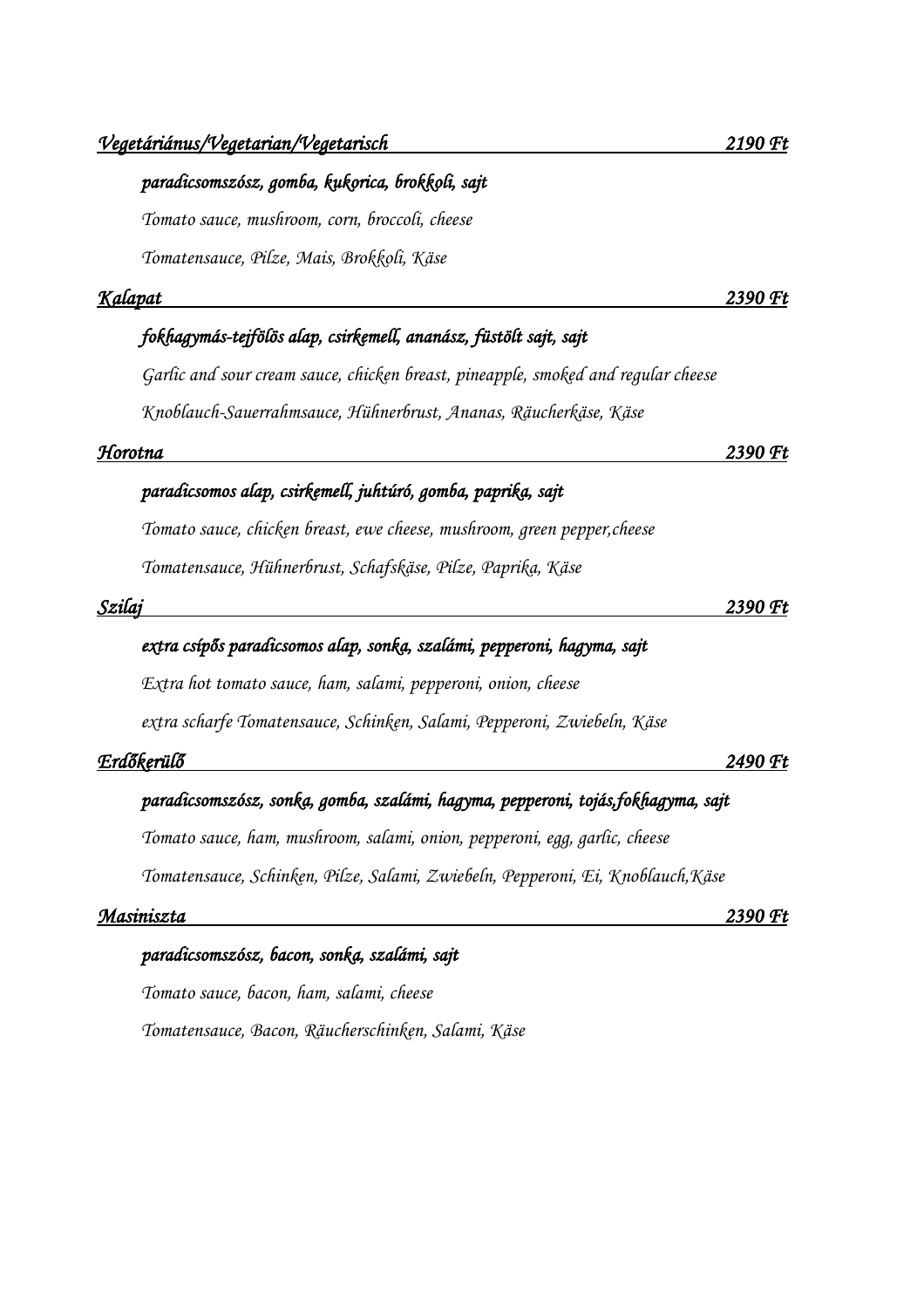|         | paradicsomszósz, (camambert – trapista – füstölt – feta)                            |         |
|---------|-------------------------------------------------------------------------------------|---------|
|         | Tomato sauce, four kinds of cheese                                                  |         |
|         | Tomatensauce, viererlei Käse                                                        |         |
| Őserdő  |                                                                                     | 2390 Ft |
|         | fokhagymás-tejfölös alap, bacon, csirkemell, brokkoli, kukorica, sajt               |         |
|         | Garlic and sour cream sauce, bacon, chicken breast, broccoli, corn, cheese          |         |
|         | Knoblauch-Sauerrahmsauce, Bacon, Hühnerbrust, Brokkoli, Mais, Käse                  |         |
| Lipicai |                                                                                     | 2390 Ft |
|         | chilis paradicsomszósz, szalámi, kolbász, lilahagyma, pepperoni, sajt               |         |
|         | Tomato sauce with chili, salami, sausage, onion, pepperoni, cheese                  |         |
|         | Tomatensauce mit Chili, Salami, Räucherwurst, rote Zwiebeln, Pepperoni,             |         |
| Csurgó  |                                                                                     | 2390 Ft |
|         | mustáros-tejfölös alap, csirkemell, feta,uborka, paradicsom, sajt                   |         |
|         | Mustard and sour cream sauce, chicken breast, feta cheese, cucumber, tomato, cheese |         |
|         | Senf-Sauerrahmsauce, Hühnerbrust, Feta, Gurke, Tomaten, Käse                        |         |
|         | Lokomotív koktél                                                                    | 2490 Ft |

#### *5-féle kívánság feltét, sajt*

*5 toppings after wish, cheese*

*5 Beläge nach Wunsch, Käse*

*Valamennyi pizzánkat kérheti csípősen, vagy extra tüzesen. All of our pizzas can be orderedas hot or extra hot. Alle Pizzas können Sie extra scharf oder sehr heiß bestellen.*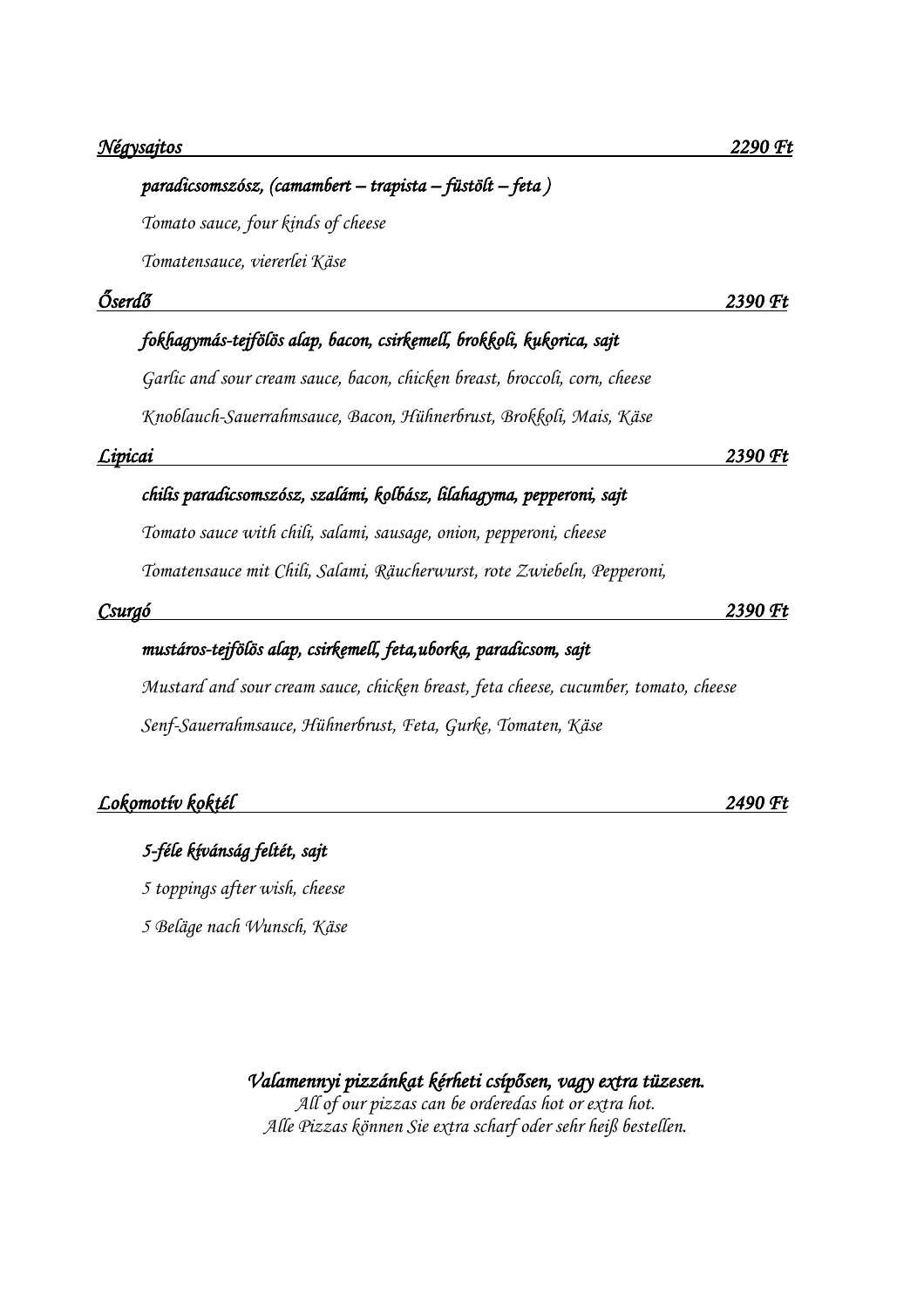# *Pizza feltétek*

*Pizza toppings/Pizzabeläge* 

| <u>Kukorica, gomba</u>             | 450 Ft |
|------------------------------------|--------|
| Corn, mushroom                     |        |
| Mais, Pilze                        |        |
|                                    |        |
| <u>Hagyma, pepperoni</u>           | 450 Ft |
| Onion, pepperoni                   |        |
| Zwiebeln, Pepperoni                |        |
| <u>Vörös bab, brokkoli, tojás </u> | 450 Ft |
| Kidney beans, broccoli, egg        |        |
| Kidney Bohnen, Brokkoli, Eier      |        |
| Oliva bogyó, ananász               | 490 Ft |
| Olives, pineapple                  |        |
| Oliven, Ananas                     |        |
| Húsfélék, sajtok                   | 590 Ft |
| Meat, Cheese                       |        |

*Fleisch, Käse*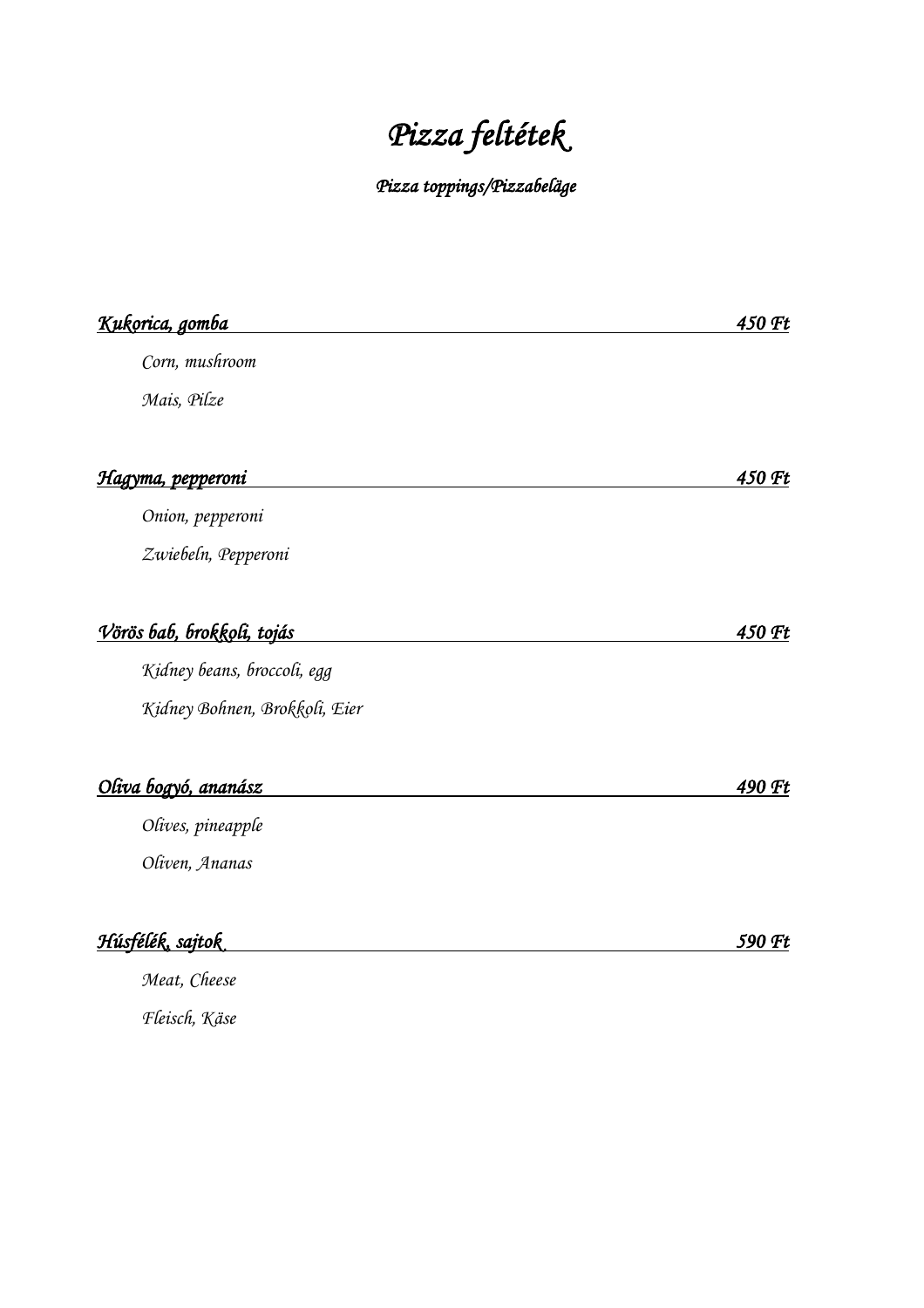# *Üdítők / Soft Drinks*

|                                                                                     | 0,250  | 0,5l   |
|-------------------------------------------------------------------------------------|--------|--------|
| Coca Cola, Cola Zero, Fanta narancs, Fanta bodza                                    | 590 Ft | 690 Ft |
| Kinley tonic, Kinley gyömbér, Sprite zero                                           | 590 Ft |        |
| Cherry Coke                                                                         |        | 690 Ft |
| <b>Fuzetea</b> - citrom, barack (lemon, peach)                                      | 590 Ft | 690 Ft |
| Cappy 100% gyümölcslevek (Cappy juices)                                             | 590 Ft |        |
| eper, őszi, narancs, alma (strawberry, peach, orange, apple)                        |        |        |
| Cappy őszibarack-dinnye, multivitamin                                               |        | 690 Ft |
| (peach-melon, multivitamine)                                                        |        |        |
| Naturaqua<br>szénsavas, szénsavmentes ásványvíz (mineral water with or without gas) | 460 Ft | 590 Ft |

# *Házi szörpök / Homemade syrups*

| Bazsalikomos Szamóca<br>szamóca, bazsalikomos szamócaszörp, szódavíz<br>(strawberry, strawberry basil syrup, soda)        | 4.5dl | 1190 Ft |
|---------------------------------------------------------------------------------------------------------------------------|-------|---------|
| Bodza<br>citrom, narancs, bodzaszörp, szódavíz<br>(lemon, orange, elderflower syrup, soda)                                | 4.5dl | 1190 Ft |
| Mentás citromfű<br>citrom, narancs, mentás citromfűszörp, szódavíz<br>(lemon, orange, lemongrass mint syrup, soda)        | 4.5dl | 1190 Ft |
| Mézes Levendula<br>citrom, narancs, mézes levendulaszörp, szódavíz<br>(lemon, orange, honey lavender syrup, soda)         | 4,5dl | 1190 Ft |
| Rozmaringos Málna<br>citrom, narancs, rozmaringos málnaszörp, szódavíz<br>(lemon, orange, raspberry rosemary syrup, soda) | 4.5dl | 1190 Ft |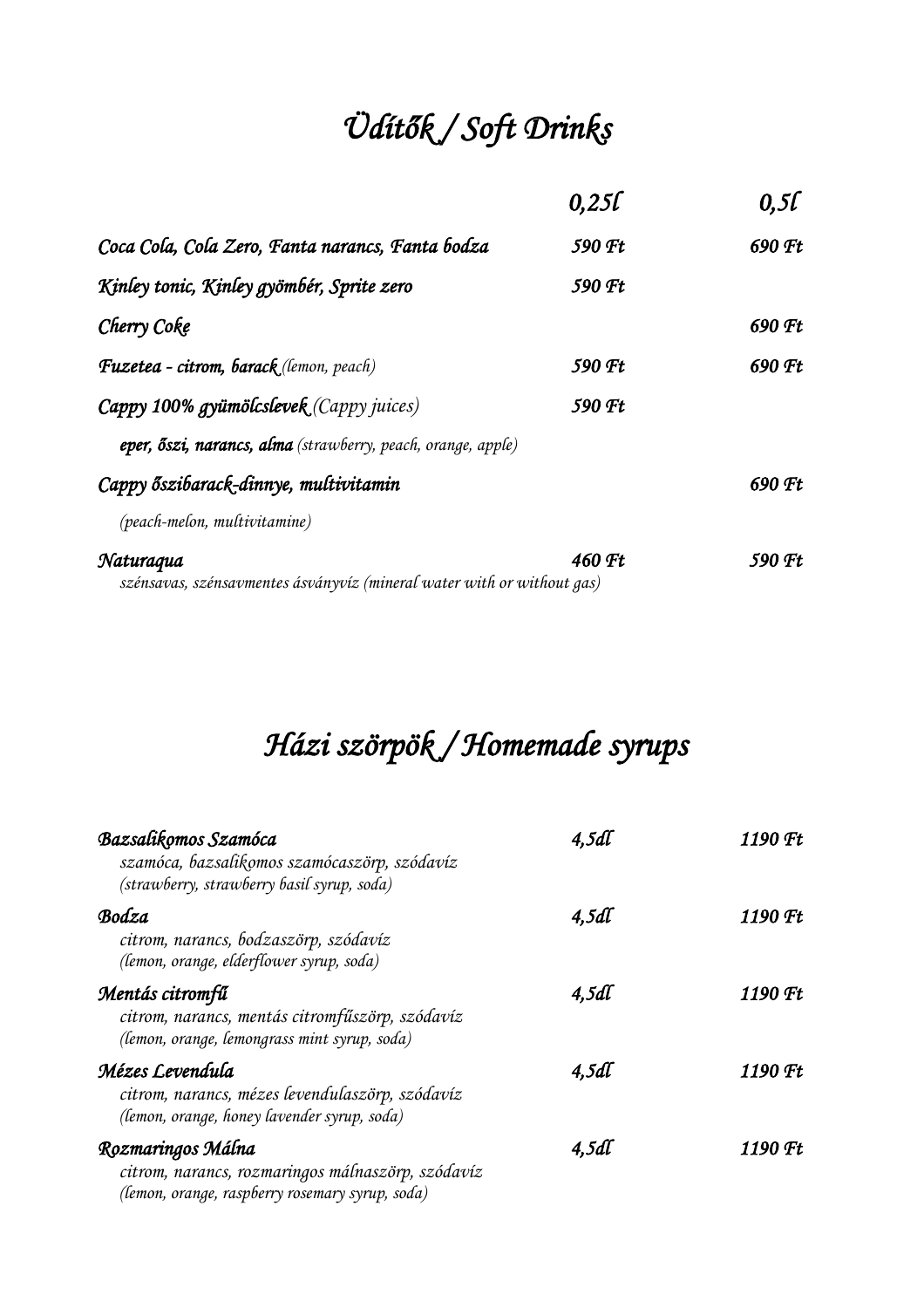# *Kávékülönlegességek Coffee Specialities*

| Ristretto                                                                                                                    | 590 Ft  |
|------------------------------------------------------------------------------------------------------------------------------|---------|
| <i><b>Espresso</b></i>                                                                                                       | 590 Ft  |
| Cappuccino                                                                                                                   | 690 Ft  |
| Hosszú kávé (Long Coffee)                                                                                                    | 660 Ft  |
| Habos kávé (Frothy Coffee)                                                                                                   | 690 Ft  |
| Dupla espresso (Double Espresso)                                                                                             | 1100 Ft |
| Latte Macchiato<br>Háromrétegű hosszú kávé, sok forró tejjel és tejhabbal                                                    | 1090 Ft |
| Triple layered long coffee with lots of hot milk and whipped cream                                                           |         |
| Mogyorós Latte Macchiato<br>Háromrétegű hosszú kávé, sok forró tejjel és tejhabbal, mogyoróízesítéssel                       | 1190 Ft |
| Triple layered long coffee with lots of hot milk and hazelnut syrup                                                          |         |
| Vaníliás Latte Macchiato<br>Háromrétegű hosszú kávé, sok forró tejjel és tejhabbal, vaníliaízesítéssel                       | 1190 Ft |
| Triple layered long coffee with lots of hot milk and vanilla syrup                                                           |         |
| Bailey's kávé (Bailey's Coffee)<br>2 cl Bailey's likőr, hosszú kávé, tejszínhab, méz                                         | 1390 Ft |
| Bailey's liqueur, long coffee, whipped cream, honey                                                                          |         |
| Árkádia (Arcadian)<br>Hosszú kávé, méz, tejhab, tejszínhab, fahéj<br>Long coffee, honey, milk cream, whipped cream, cinnamon | 1190 Ft |
|                                                                                                                              |         |

#### *A kávé alapú italokat koffeinmentes kávéból is el tudjuk készíteni. All of our coffee based drinks can be prepared from caffeine-free coffee.*

| Forró tea, mézzel (Hot tea with honey) | 620 Ft |
|----------------------------------------|--------|
| Forró csoki (Hot chocolate)            | 790 Ft |
| Tejcsokoládé tejszínhabbal             |        |
| Fehércsokoládé tejszínhabbal           |        |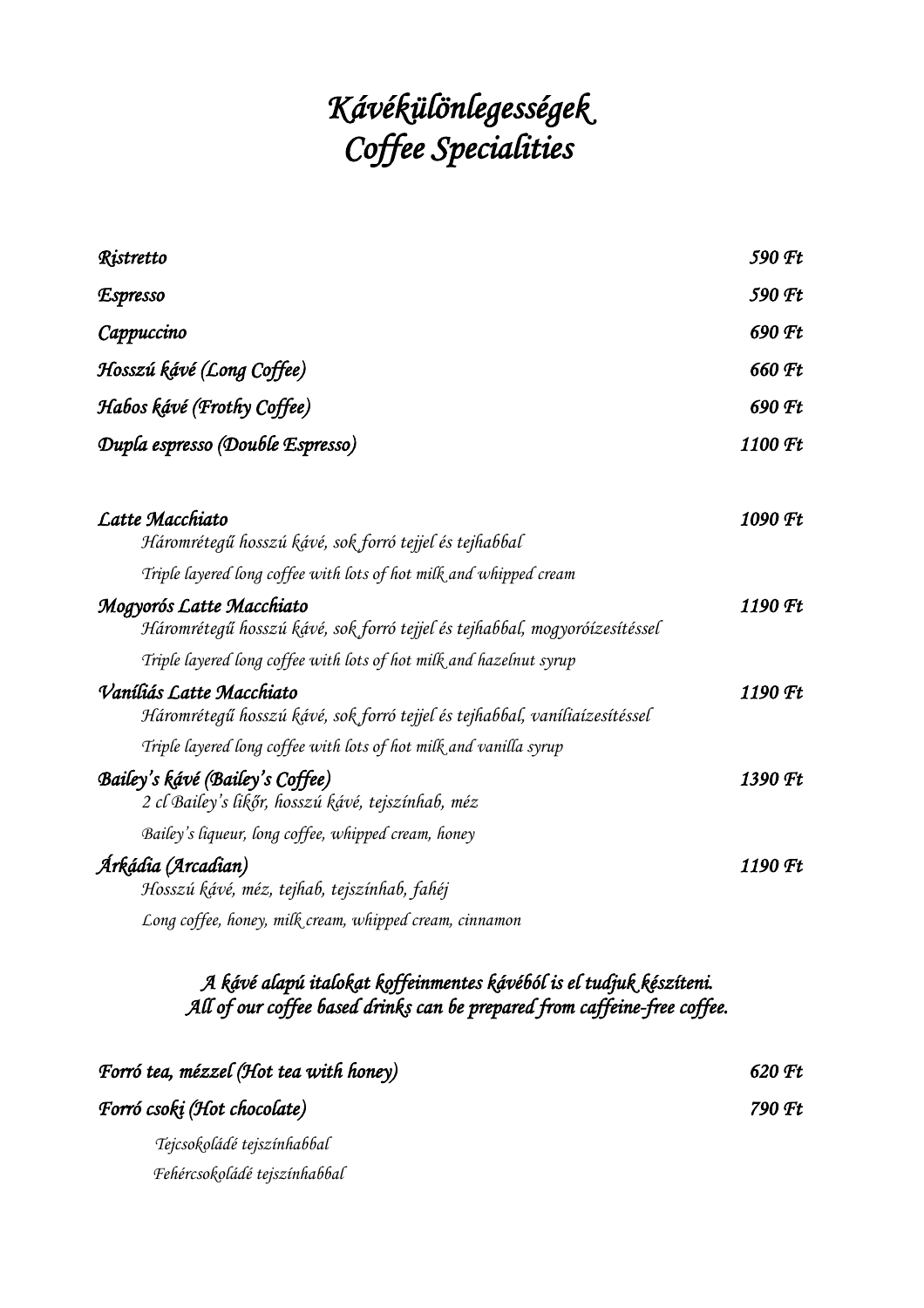# *Sörök / Beers Csapolt sör (Draft beer)*

| Soproni "pohár" (Soproni glass)          | 0.3 <i>L</i>     | 540 Ft  |
|------------------------------------------|------------------|---------|
| Soproni "korsó" (Soproni pitcher)        | $0,5\ell$        | 900 Ft  |
| <b>Heineken "pohár"</b> (glass)          | 0.3 <sub>L</sub> | 690 Ft  |
| Heineken "korsó" (pitcher)               | 0,50             | 1150 Ft |
| Mort Subite (meggysör) "pohár" (glass)   | 0.25f            | 900 Ft  |
| Mort Subite (meggysör) "korsó" (pitcher) | $0,4\ell$        | 1260 Ft |

### *Palackozott sör (Beer bottle)*

| Soproni<br>üveges világos sör (lager beer)                                 | 0,50  | 900 Ft  |
|----------------------------------------------------------------------------|-------|---------|
| Krusovice<br>üveges világos sör (lager beer)                               | 0,5l  | 990 Ft  |
| <b>Bernard</b><br>üveges világos, vörös, barnasör (lager, red, dark beer)  | 0.50  | 1290 Ft |
| Staropramen<br>üveges világos sör (lager beer)                             | 0,5L  | 990 Ft  |
| Staropramen Dark<br>üveges barnasör (dark beer)                            | 0,5l  | 1090 Ft |
| Staropramen Unfiltered<br>üveges szűretlen búzasör (unfiltered wheat beer) | 0,5l  | 1290 Ft |
| Staropramen<br>üveges világos sör (lager beer)                             | 0,330 | 790 Ft  |
| Pilsner Urquell<br>üveges világos sör (lager beer)                         | 0,330 | 790 Ft  |
| Heineken Alkoholmentes<br>(alcohol free)                                   | 0,330 | 690 Ft  |
| Gösser Alkoholmentes, Citromos<br>(alcohol free lemon radler)              | 0,330 | 690 Ft  |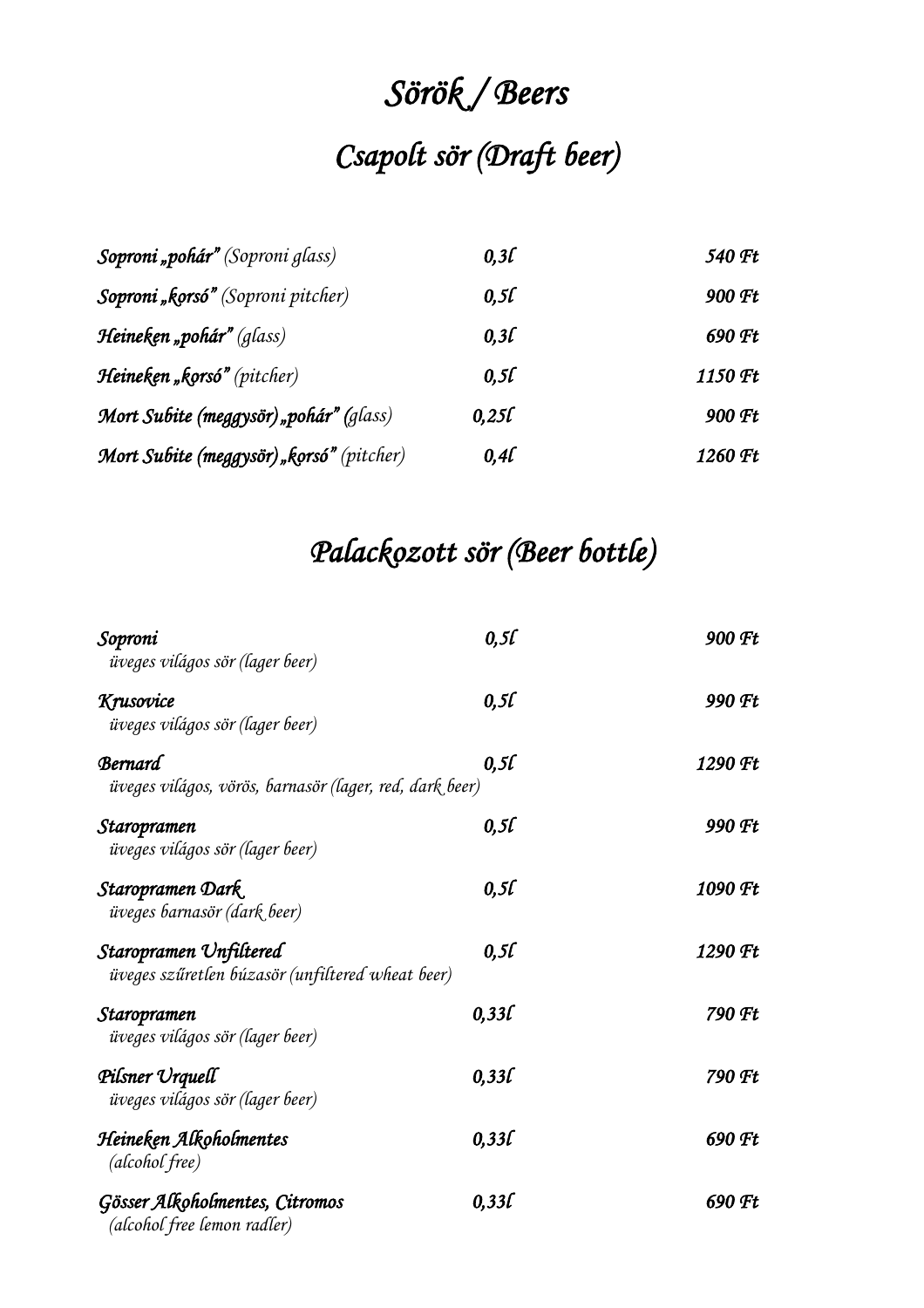# *Borok/ Wines*

|                |                                  | 1dl    | $1$ üveg/7,5dl |
|----------------|----------------------------------|--------|----------------|
|                | <u>Egri Petrény Pincészet:</u>   |        |                |
| Rosé           | száraz rosébor (dry rosé wine)   | 480 Ft | 3490 Ft        |
| Csillag        | száraz fehérbor (dry white wine) | 480 Ft | 3490 Ft        |
| Bikavér        | száraz vörösbor (dry red wine)   | 560 Ft | 4090 Ft        |
| Merlot         | édes vörösbor (sweet red wine)   | 560 Ft | 4090 Ft        |
|                | <u>Egri Korona Pincészet:</u>    |        |                |
| <b>Tramini</b> | édes fehérbor (sweet white wine) | 620 Ft | 4590 Ft        |
|                | Juhász Testvérek Pincészete:     |        |                |
| Irsai Olivér   | száraz fehérbor (dry white wine) | 480 Ft | 3490 Ft        |

# *Koktél, Vermut/ Cocktail, Vermout*

| Martini Bianco                                            | 940 Ft /8cl |
|-----------------------------------------------------------|-------------|
| Martini Fiero Koktél (Martini Fiero, tonic, jég, narancs) | 1190 Ft     |
| Bacardí Spiced Koktél (Bacardí Spiced rum, cola, jég)     | 1290 Ft     |